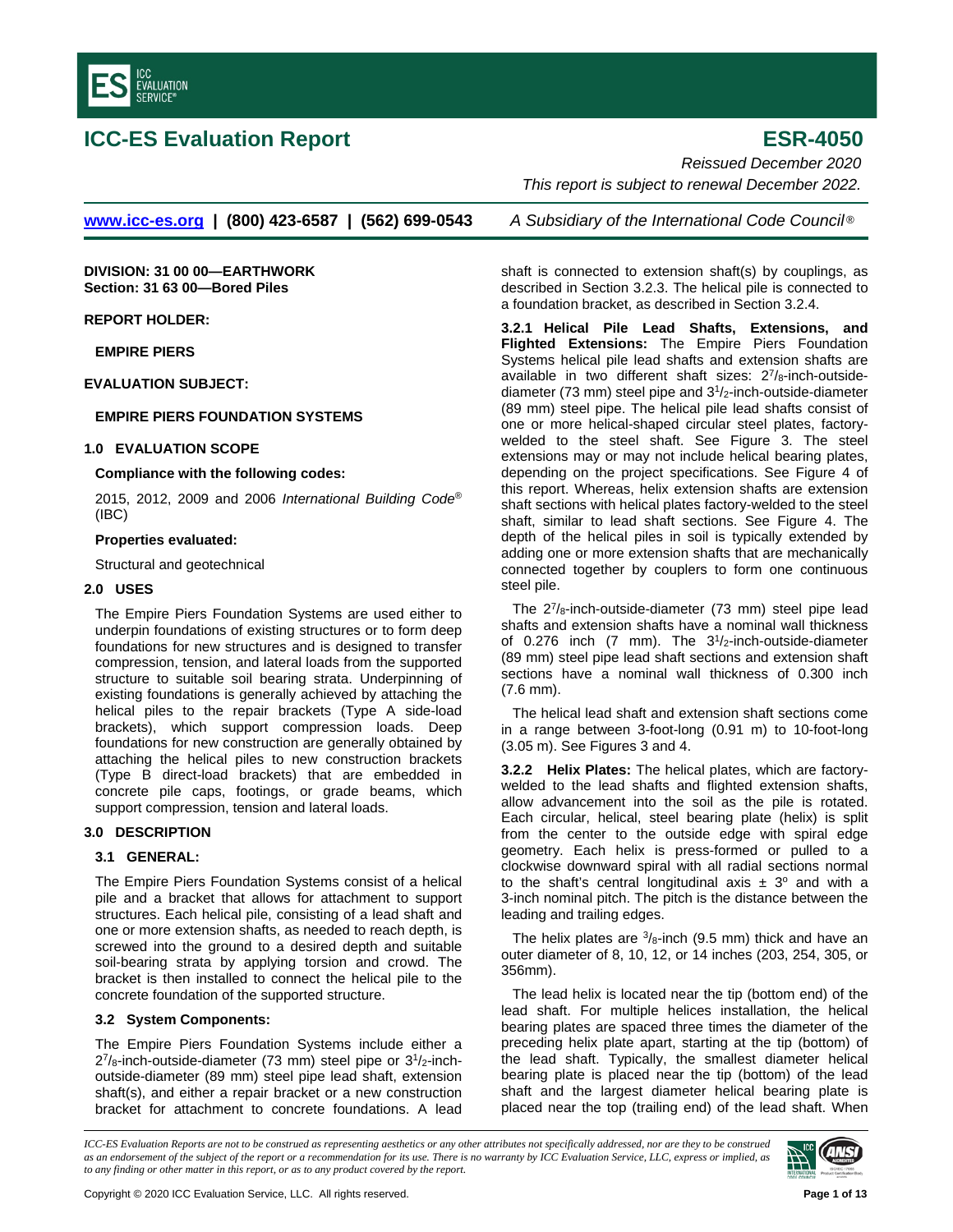helix extensions are utilized, the helix spacing between the last (or upper most) helix on the lead shaft and the first (or lower most) helix on the succeeding helix extension shall be at least three times the helix diameter of the last (or upper most) helix on the lead shaft. For helix extension shafts with multiple helices installation, the helical bearing plates are spaced apart three times the diameter of the lower preceding helix plate, starting from the bottom of the helix extension shaft. See Figures 3 and 4, and Tables 4A, and 4B.

**3.2.3 Extension Shaft Couplers:** The helical pile lead shafts, extension shafts, and helix extension shafts are connected together by couplers, so as to allow the multiple shafts to be connected during installation. Connection of the extension shaft to the lead shaft or other extension shafts is made by through-bolted connection, through the extension shaft coupler segment and the connected lead shaft or other extension shafts.

At one end of each  $2^{7}/_8$ -inch-outside-diameter (73 mm) extension shaft and  $3^{1}/_{2}$ -inch-outside-diameter (89 mm) extension shaft is a steel coupler that consists of a pipe sleeve, factory-welded to the end of the extension shaft, which allows the upper end to the lead shaft or the other end of extension shaft to be tight-fitted into the welded coupler. The  $2^{7}/_{8}$ -inch-outside-diameter (73 mm) extension shaft coupler sleeve is a  $3^{1}/_{2}$ -inch-outside-diameter (89 mm) steel pipe, having a 0.254-inch (6.45 mm) nominal wall thickness. The  $3^{1}/_{2}$ -inch-outside-diameter (89 mm) extension shaft coupler sleeve is a  $4^1/2$ -inch-outsidediameter (114 mm) steel pipe, having a 0.337-inch (8.56 mm) nominal wall thickness. Thirteen-sixteenths-inch holes (20.6 mm) are factory-punched (or factory-plasma cut) at each end of the extension shaft and at the upper end of the lead shaft, so as to allow multiple shafts to be through-bolted together during installation. Each coupling connection includes two  $\frac{3}{4}$ -inch-diameter (19 mm) standard hex-head structural bolts and two matching hex nuts complying with Section 3.3.6. See Figure 4.

**3.2.4 Foundation Attachments (Brackets):** The Empire Piers Foundation System Light Duty (Light Duty) and Standard Ultra (Standard) Brackets are Type A side-load brackets (repair brackets) used for transferring axial compressive loads from the existing foundations to the helical piles. The Empire Piers Foundation System 6"x6", 8"x8", and 10"x10" New Construction Brackets are Type B direct-load brackets (new construction brackets) which are used in new construction to transfer axial compression, axial tension, or lateral loads from the foundations to the helical piles. The different brackets are described in Sections 3.2.4.1 and 3.2.4.2.

**3.2.4.1 Repair Brackets (Light Duty and Standard):**  Repair brackets are used to support existing concrete foundations by transferring axial compressive loads from the existing foundations to the helical pile.

The Light Duty bracket is for use with  $2^{7}/_{8}$ -inch helical piles and is comprised of three components: bracket seat, sleeve, and lifting T-pipe. The bracket seat consists of a<br><sup>3</sup>/<sub>8</sub>-inch-thick (9.5 mm) bent plate with <sup>3</sup>/<sub>8</sub>-inch-thick (9.5 mm) gusset plates. The bent plate is pressed in a mandrel. The bent plate and gusset plates are factory welded together to form the bracket seat. The bracket seat is then factory welded to a square 4-inch-by-4-inch (102-mm-by-102-mm) steel pipe sleeve forming the bracket main body. A lifting T-pipe consists of 1-inch (25 mm) locking plate and 1<sup>1</sup>/<sub>2</sub>-inch-outside-diameter (38 mm) steel pipe, having a 0.145-inch (3.68 mm) nominal wall thickness, which are factory welded together. The lifting T-pipe is connected to the bracket main body with two  $\frac{7}{6}$ -inch-diameter (22 mm) steel threaded rods and four matching steel nuts. See Figure 1.

The Standard Bracket is for use with 3½-inch helical piles and is comprised of three components: bracket seat, sleeve, and lifting T-pipe. The bracket seat consists of  $\frac{3}{8}$ -inch-thick (9.5 mm) bent plate,  $\frac{3}{8}$ -inch-thick (9.5 mm) gusset plates, and a  $\frac{1}{2}$ -inch-thick (12.7 mm) load bearing plate. The bent plate is pressed in a mandrel. The bent plate and gusset plates are factory welded together to form the bracket seat. The bracket seat is then factory welded to a  $4^{1}/_{2}$ -inch-outside-diameter (114 mm) steel pipe sleeve forming the bracket main body. A lifting T-pipe consists of  $1<sup>1</sup>/2$ -inch-thick (38 mm) locking plate and  $2<sup>3</sup>/8$ -inch-outsidediameter (60 mm) steel pipe, having a 0.190-inch (4.82 mm) nominal wall thickness. The lifting T-pipe is connected to the bracket main body with two 1-inchdiameter (25 mm) steel threaded rods and four matching steel nuts. See Figure 1.

**3.2.4.2 New Construction Brackets (6"x6", 8"x8", and 10"x10" NCB):** New construction brackets (NCB) are used with the helical pile system in new construction where the steel bearing plate of the bracket is cast into new concrete grade beams, footings, or pile caps. The brackets can transfer compression, tension, and lateral loads between the pile and the concrete foundation.

The New Construction Brackets used with  $2^{7}/_{8}$ -inchoutside-diameter (73 mm) helical piles are available in three different bearing plate sizes: 6-by-6-by- $\frac{1}{2}$ -inch (152-by-152-by-13-mm), 8-by-8-by-<sup>1</sup> /2-inch (203-by-203 by-13-mm), and 10-by-10-by-1 /2-inch (254-by-254-by-13 mm). The bearing plate is factory welded to a round 31 /2-inch-outside-diameter (89 mm) HSS sleeve, having a 0.216-inch (5.48 mm) nominal wall thickness, with two factory-punched (or factory-plasma cut)  $13/16$ -inch (21 mm) through-holes. The bracket is attached to the shaft in the field with two  $\frac{3}{4}$ -inch (19 mm) standard hex bolts with matching  $3/4$ -inch (19 mm) standard hex nuts. See Figure 2.

The New Construction Brackets used with  $3<sup>1</sup>/2$ -inchoutside-diameter (89 mm) helical piles are available in three different bearing plate sizes: 6-by-6-by- $3/4$ -inch (152-by-152-by-19-mm), 8-by-8-by-<sup>3</sup> /4-inch (203-by-203 by-19-mm), and 10-by-10-by-3 /4-inch (254-by-254-by-19 mm). The bearing plate is factory welded to a round 4<sup>1</sup>/<sub>2</sub>-inch-outside-diameter (114 mm) HSS sleeve, having a 0.377-inch (9.58 mm) nominal wall thickness, with two factory-punched (or factory-plasma cut)  $13/16$ -inch factory-punched (or factory-plasma cut) (20.63 mm) through-holes. The bracket is attached to the shaft in the field with two  $3/4$ -inch (19 mm) standard hex bolts with matching  $3/4$ -inch (19 mm) standard hex nuts. See Figure 2 of this report.

# **3.3 Material Specifications:**

**3.3.1 Helical Pile Lead Shafts and Extensions:** The  $2^{7}/_{8}$ -inch-outside-diameter (73 mm) and  $3^{1}/_{2}$ -inch-outsidediameter (89 mm) lead shafts and extensions are carbon steel pipes that conform to ASTM A500, Grade C, except they have a minimum yield strength of 62,000 psi (428 MPa) and a minimum tensile strength of 70,000 psi (483 MPa). The lead shafts and extensions can either be bare steel or hot-dipped galvanized in accordance with ASTM A123.

**3.3.2 Helical Plates:** The helical plates used in  $2^{7}/_{8}$ -inch-outside-diameter (73 mm) and  $3^{1}/_{2}$ -inch-outsidediameter (89 mm) lead shafts and extensions are carbon steel plates conform to ASTM A572, Grade 50, and having a minimum yield strength of 50,000 psi (344 MPa) and a minimum tensile strength of 65,000 psi (448 MPa). The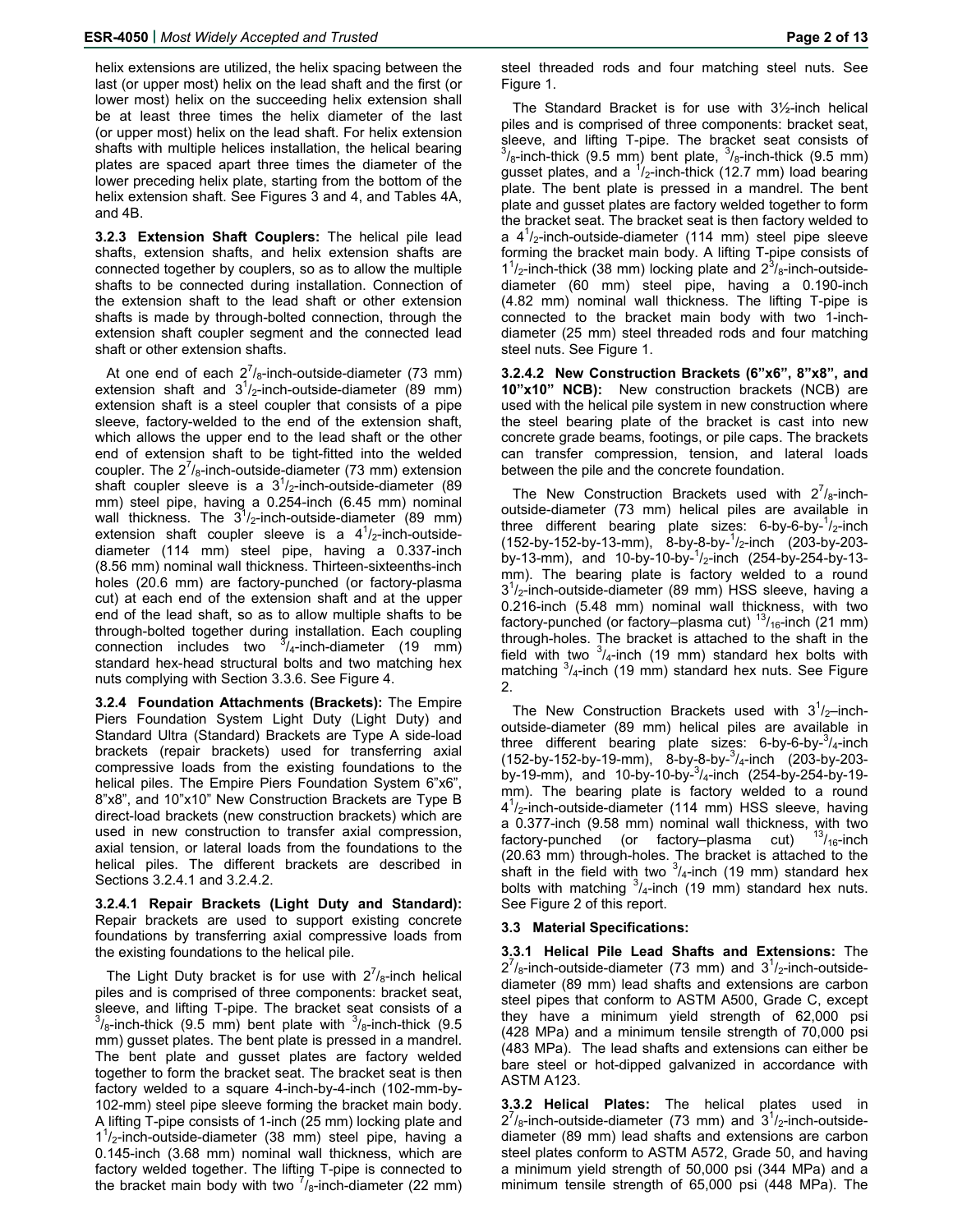helical plates are factory-welded to the shafts and can either be bare steel or hot-dipped galvanized in accordance with ASTM A123.

**3.3.3 Extension Shaft Couplers:** The extension shaft couplers for the  $2^{7}/_{8}$ -inch-outisde-diameter (73 mm) and  $3<sup>1</sup>/2$ -inch-outside-diameter (89 mm) piles are carbon steel pipes that conform to ASTM A500, except for having a minimum yield strength of 62,000 psi (427 MPa) and a minimum tensile strength of 70,000 psi (483 MPa). The extension shaft couplers are factory-welded to the extensions. The extension shaft couplers can either be bare steel or hot-dipped galvanized in accordance with ASTM A123.

**3.3.4 Repair Brackets (Light Duty and Standard):** The plates used to fabricate the repair bracket seat, gusset plates, and locking plate of the lifting T-pipe conform to ASTM A572, Grade 50, and having a minimum yield strength of 50,000 psi (345 MPa) and a minimum tensile strength of 65,000 psi (448 MPa). The sleeve of the bracket seat is a steel pipe which conform to ASTM A500, Grade C, except for having a minimum yield strength of 50,000 psi (345 MPa) and a minimum tensile strength of 62,000 psi (427 MPa). The lifting T-pipe stem is a steel pipe which conform to ASTM A500, Grade B, except for having a minimum yield strength of 46,000 psi (317 MPa) and a minimum tensile strength of 58,000 psi (400 MPa). The repair brackets can either be bare steel or hot-dipped galvanized in accordance with ASTM A123.

**3.3.5 New Construction Brackets (6"x6", 8"x8", and 10"x10" NCB):** The steel bearing plates for New Construction Brackets (NCB) conform to ASTM A572, Grade 50, and having a minimum yield strength of 50,000 psi (345 MPa) and a minimum tensile strength of 65,000 psi (448 MPa). For  $2^7$ /<sub>8</sub>-inch diameter (73 mm) helical piles, the steel pipe sleeve of the NCB conforms to ASTM A500, Grade C, and except having a minimum yield strength of 62,000 psi (428 MPa) and a tensile strength of 70,000 psi (483 MPa). For the  $3^{1}/2$ -inch brackets, the steel pipe sleeve conforms to ASTM A500, Grade C, and having a minimum yield strength of 62,000 psi (427 MPa) and a tensile strength of 72,000 psi (496 MPa). The new construction brackets can either be bare steel or hotdipped galvanized in accordance with ASTM A123.

**3.3.6 All Other Fastening Assemblies (Including Brackets):** The threaded rods conform to ASTM A307 Grade A. The hex nuts conform to ASTM A563 Grade A. Through-bolts used to connect the new construction bracket, shaft extensions and lead shafts couplers conform to SAE J429 Grade 5 with matching hex nuts conforming to SAE J995, Grade 5. Bolts, nuts, and threaded rods can either be bare, zinc plated in accordance with ASTM B633 Type III, or hot-dipped galvanized in accordance with ASTM A153.

#### **4.0 DESIGN AND INSTALLATION**

#### **4.1 Design:**

**4.1.1 General:** Engineering calculations and drawings, prepared by a registered design professional, must be submitted to the code official for each project, must be based on accepted engineering principles as described in IBC Section 1604.4, and must conform to 2015, 2012 and 2009 IBC Section 1810 (2006 IBC Section 1808). The load capacities shown in this report are based on allowable stress design (ASD) described in IBC Section 1602 and AISC 360 Section B3.4. The engineering analysis must address helical foundation system performance related to structural and geotechnical requirements.

The calculations must address the ability (considering strength and stiffness) of the supported foundation and structure to transmit the applied loads to the helical foundation system, and the ability of the helical piles and surrounding soils to support the loads applied by the supported foundation and structure. The structural analysis must consider all applicable internal forces (axial, shear, bending moments, and torsional moments, if applicable) due to applied loads, load transfer between the bracket and the pile segments (leads and extensions), and maximum span(s) between helical foundations. The result of the analysis and the structural capacities must be used to select a helical foundation system. The minimum embedment depth for various loading conditions must be included, based on the most stringent requirements of the following: engineering analysis; tested conditions described in this report; a site-specific geotechnical investigation report; and site-specific load tests, if applicable.

The geotechnical analysis must address the suitability of the helical foundation system for the specific project. It must also address the center-to-center spacing of the helical pile, considering both effects on the supported foundation and structure, and group effects on the pile-soil capacity. The analysis must include estimates of the axial tension and/or compression capacities of the helical piles, whatever is relevant for the project, and the expected total and differential foundation movements due to a single pile or pile group, as applicable.

A soil investigation report (geotechnical report) must be submitted to the code official as part of the required submittal documents, prescribed in 2015, 2012, and 2009 IBC Section 107 (2006 IBC Section 106), at the time of permit application. The geotechnical report must include, but is not limited to, all the following:

- 1. A plot showing the location of the soil investigation.
- 2. A complete record of the soil boring and penetration test logs and soil samples.
- 3. A record of soil profile.
- 4. Information on groundwater table, frost depth, and corrosion-related parameters, as described in Section 5.5 of this report.
- 5. Soil design parameters, such as: shear strength, soil allowable bearing pressure, unit weight of soil, soil deformation characteristics, and other parameters affecting pile support conditions as defined in 2015, 2012 and 2009 IBC Section 1810.2.1 (2006 IBC Section 1808.2.9).
- 6. Confirmation of the suitability of helical foundation systems for the specific project.
- 7. Recommendations for design criteria, including, but not be limited to: mitigation of effects of differential settlement, varying soil strength, and effects of adjacent loads.
- 8. Recommended center-to-center spacing of helical pile foundations, if different from spacing noted in Section 5.14 of this report; and reduction of allowable loads due to the group action, if necessary.
- Field inspection and reporting procedures to include procedures for verification of the installed bearing capacity, when required.
- 10. Load test requirements.
- 11. Any questionable soil characteristics and special design provisions, as necessary.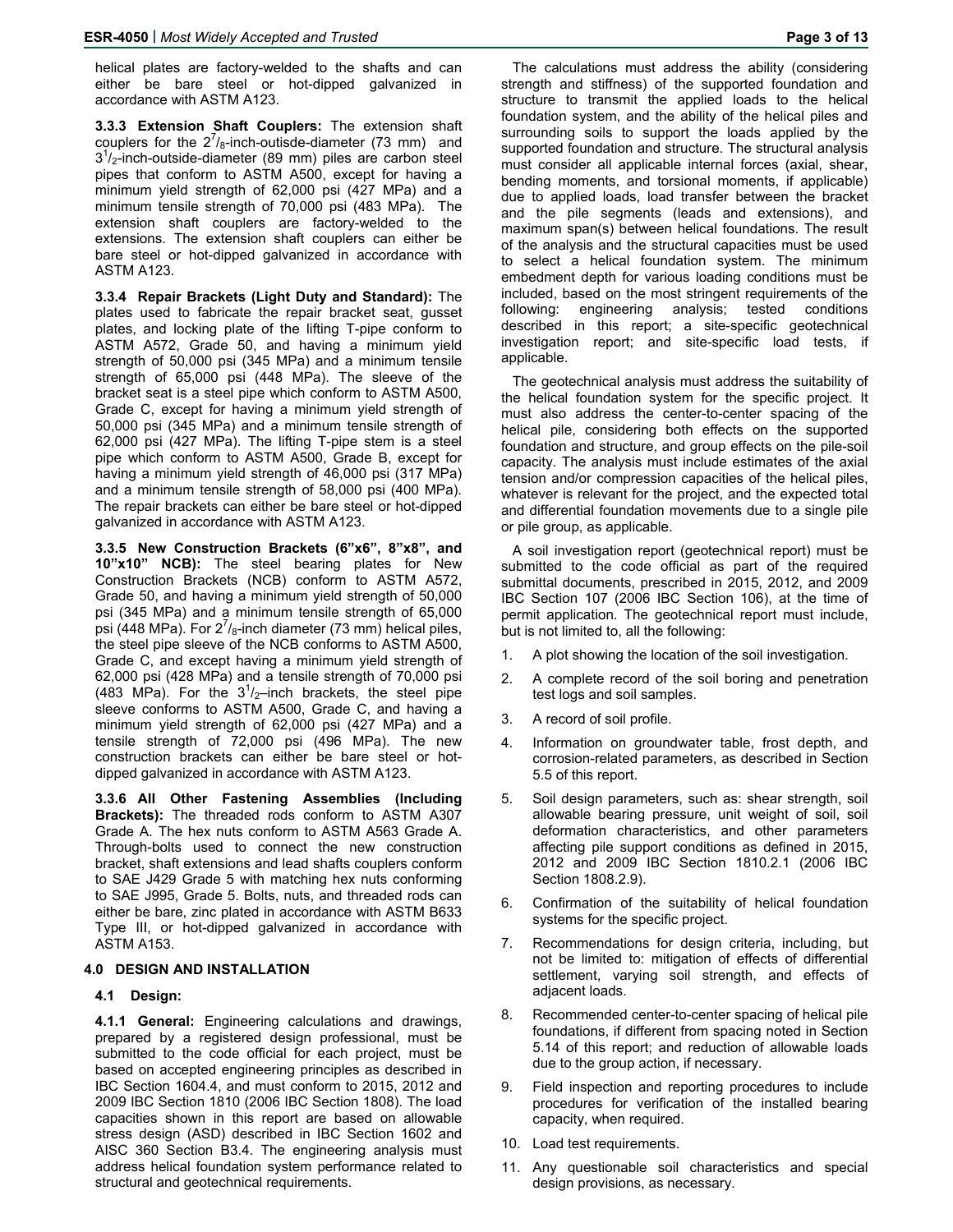- 12. Expected total and differential settlement.
- 13. The axial compression, axial tension, and lateral load soil capacities, if values cannot be determined from this evaluation report.

The allowable axial compressive or tensile load of the helical pile system must be based on the least of the following in accordance with 2015, 2012 and 2009 IBC Section 1810.3.3.1.9:

- P1: Allowable axial capacity of the bracket. Section 4.1.2 of this report includes bracket capacities.
- P2: Allowable axial capacity of pile shaft. Section 4.1.3 of this report includes pile shaft capacities.
- P3: Sum of the allowable axial capacity of helical bearing plates affixed to pile. Section 4.1.4 of this report includes helical plate axial capacities.
- P4: Allowable capacity determined from welldocumented correlations with installation torque. Section 4.1.5 of this report includes torque correlation factors used to establish pile axial load capacities based on documented correlations.
- P4: Sum of the areas of the helical bearing plates times the ultimate bearing capacity of the soil or rock comprising the bearing stratum divided by a safety factor of 2. This capacity will be determined by a registered design professional based on site-specific soil conditions.
- P4: Allowable capacity predicted by dividing the ultimate capacity determined from load tests by a safety factor of at least 2.0. This capacity will be determined by a registered design professional for each site-specific condition.

**4.1.2 Bracket Capacity (P1):** Tables 1A and 1B describe the allowable bracket capacity for new construction brackets (6"x6", 8"x8", and 10"x10" NCB's) and repair brackets (Light Duty and Standard). The connections of the building structure to the helical pile brackets must be designed and included in the construction documents. The concrete foundation must be designed and justified to the satisfaction of the code official with due consideration to the eccentricity of applied loads, including reactions provided by the brackets, acting on the concrete foundation. Only localized limit states of steel and supporting concrete foundation, including punching shear and bearing, have been considered in this evaluation report. Other limit states are outside the scope of this evaluation report and must be determined by the registered design professional. The effects of reduced lateral sliding resistance due to uplift from wind or seismic loads must be considered for each project.

**4.1.3 Pile Shaft Capacity (P2):** Table 3 describes the shaft allowable capacity. Table 2 describes the mechanical properties of the shafts, which are based on a 50-year corrosion effect in accordance with Section 3.9 of AC358. The top of the shafts must be braced as described in 2015, 2012 and 2009 IBC Section 1810.2.2, and 2006 IBC Section 1808.2.5. In accordance with 2015, 2012 and 2009 IBC Section 1810.2.1, and 2006 IBC Section 1808.2.9, any soil other than fluid soil must be deemed to afford sufficient lateral support to prevent buckling of the systems that are braced, and the unbraced length is defined as the length of piles standing in air, water, or in fluid soils plus an additional 5 feet (1524 mm) when embedment is into firm soil, or an additional 10 feet (3048 mm) when embedment is into soft soil. Firm soils must be defined as any soil with a Standard Penetration Test (SPT) blow count of five or

greater. Soft soils must be defined as any soil with a SPT blow count greater than zero and less than five. Fluid soils must be defined as any soil with a SPT blow count of zero [weight of hammer (WHO) or weight of rods (WOR)]. Standard Penetration Test blow count must be determined in accordance with ASTM D1586. The shaft capacity of the helical foundation systems in air, water or fluid soils must be determined by a registered design professional using parameters in Table 2 with due consideration of lateral support provided by the surrounding soil and/or structure.

The elastic shortening/lengthening of the pile shaft will be controlled by the strength and section properties of the shaft sections and coupler(s). For loads up to and include the allowable load limits found in this report, the elastic shortening/lengthening of a shaft can be estimated as:

 $\Delta_{\text{shaff}}$  = P L/(A E)

where:

 $\Delta_{\text{shaff}}$  = Length change of shaft resulting from elastic shortening/lengthening, in (mm).

 $P =$  Applied axial load, kip (kN).

 $L =$  Effective length of the shaft, in. (mm).

A = Cross-sectional area of the shaft, see Table 2, in.<sup>2</sup>  $\rm (mm^2).$ 

E = Young's modulus of the shaft, see Table 2, ksi (MPa).

The slip of the helical pile coupler is 0.161-inch/coupler (4.1 mm/coupler) at rated allowable compression/tensile load per coupling.

**4.1.4 Helix Plate Capacity (P3):** Tables 4A and 4B describe the allowable helical bearing plate capacity. For helical piles with more than one helix, the allowable helix capacity for the helical foundation systems supporting axial compression and tension loads may be taken as the sum of the least allowable capacity of each individual helix. The helical plates are spaced three times the diameter of the preceding helical plate, starting at the toe of the lead shaft section and extending into the helix extensions, if specified.

**4.1.5 Soil Capacity (P4):** Table 5 describes the geotechnical related properties of the piles. The allowable axial compressive or tensile soils capacity of helical piles (P4) must be determined by a registered design professional in accordance with a site-specific geotechnical report, as described in Section 4.1.1, combined with the individual helix bearing method (Method 1), or from field loading tests conducted under the supervision of a registered design professional (Method 2). For either Method 1 or Method 2, the predicted axial load capacities must be confirmed during the site-specific production installation, such that the axial load capacities predicted by the torque correlation method are equal to or greater than what is predicted by Method 1 or 2, described above.

The individual bearing method is determined as the sum of the individual areas of the helical bearing plates times the ultimate bearing capacity of the soil or rock comprising the bearing stratum.

The design allowable axial load must be determined by dividing the total ultimate axial load capacity predicted by either Method 1 or 2, above, divided by a safety factor of at least 2.

The torque correlation method must be used to predict the ultimate capacity  $(Q_{ult})$  of the pile and the minimum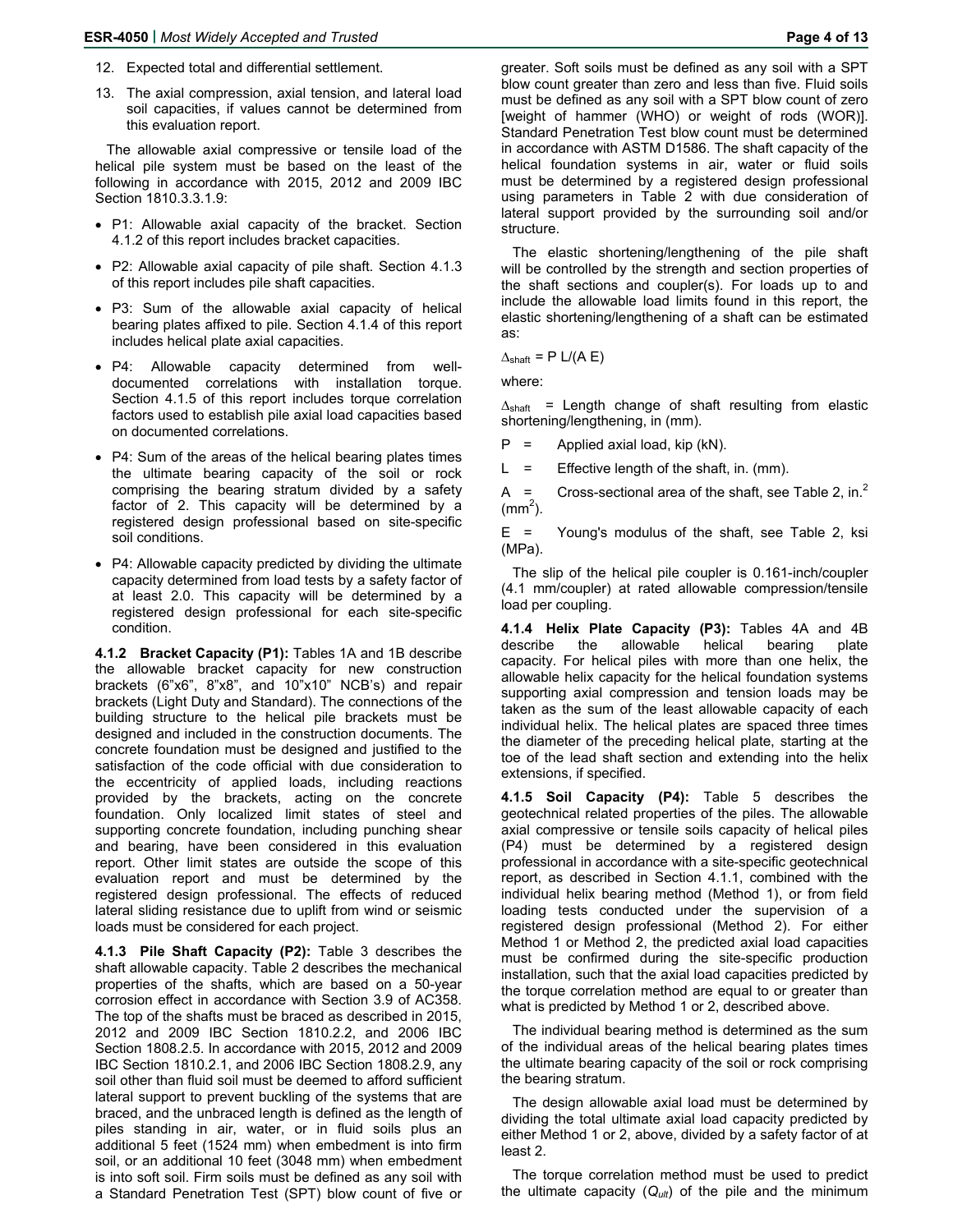installation torque (Equation 1). A factor of safety of 2 must be applied to the ultimate capacity to determine the allowable soil capacity (*Qall*) of the pile (Equation 2).

| $Q_{ult} = K_t T$ | (Equation 1) |
|-------------------|--------------|
|-------------------|--------------|

$$
Q_{all} = 0.5 Q_{ult}
$$
 (Equation 2)

where:

 $Q_{ult}$  = Ultimate axial compressive or tensile capacity (lbf or N) of helical pile, which must be limited to the maximum ultimate values noted in Table 5.

 $Q_{all}$  = Allowable axial compressive or tensile capacity (lbf or N) of helical pile, which must be limited to the maximum ultimate values noted in Table 5.

 $K_t$  = Torque correlation factors are described in Table 5.

 $T =$  Final installation torque in (ft-lbf or N-m). The final installation torque is defined as the last torque reading taken during the pile installation, using, for example, the torque reading instruments connected to the installation equipment.

The allowable lateral soil capacity is 1,042 lbf (4.63 kN) for  $2^{7}/_{8}$ -inch-outside-diameter helical piles and 1,394 lbf (6.2 kN) for  $3^{1}/2$ -inch-outside-diameter helical piles. It is based on field testing of the helical piles with a single 10-inch-diameter (254 mm) helix plate installed in a firm clay soil, having an average standard penetration test blow count of 20, at a minimum embedment of 15 feet (4.57 m). For soil conditions other than firm clay, the lateral capacity of the pile must be determined by a registered design professional.

#### **4.2 Installation:**

The Empire Piers Foundation System must be installed by certified and trained installers approved by Empire Piers. The Empire Piers Foundation System must be installed in accordance with this section (Section 4.2); 2015, 2012 and 2009 IBC Section 1810.4.11; the manufacturer's published installation instructions; and approved site-specific construction documents. In case of a conflict, the most stringent requirement governs.

**4.2.1 Helical Pile Installation:** The helical piles must be installed and located in accordance with the approved plans and specifications. The lead shaft is connected to the torque motor using the drive tool and connection pins. The lead shaft is installed vertically into the ground with a maximum allowable angle of inclination of aligned  $\pm 1$ degree from vertical. The lead shaft and added extensions are rotated into the ground to achieve the termination criteria. All sections shall be advanced into the soil in a smooth, continuous manner at a rate of rotation between 10 and 20 revolutions per minute. Constant axial force (crowd) shall be applied while rotating helical piles and helical anchors into the ground. The crowd applied shall be sufficient to ensure that the helical pile and helical anchor advances into the ground a distance equal or exceeding 85% of the helix pitch per revolution during normal advancement. Extensions and helix extensions (number and length) are selected based on the approved plans as specified per the site conditions by a registered design professional. The leads, extensions, and helix extensions must be connected by coupling bolts and nuts as described in Section 3.2.3. All coupling bolts must be snugtightened as defined in Section J3 of AISC 360. The final installation torque must equal or exceed that specified by the torque correlation method, to support the allowable design loads of the structure. The final installation torque must not exceed the Maximum Installation Torque Rating, as described in Table 5. Bolt-hole elongation due to torsion of the shaft of a helical pile at the drive tool shall be limited to  $1/4$ -inch (6 mm). Helical anchors with bolt-hole damage exceeding  $1/4$ -inch (6 mm) shall be uninstalled, removed, and discarded. The helical piles must be installed to the minimum depth described in the approved plans, but with the helical plate not less than 5 feet (1.53 m) below the bottom of the supported concrete foundation. For tension application, the helical pile must be installed such that the minimum depth from the ground surface to the uppermost helix is 12D, where D is the diameter of the largest helix.

#### **4.2.2 Foundation Attachments:**

**4.2.2.1 Repair Bracket:** The repair brackets must be installed as specified in the approved plans. The Light Duty repair bracket is designed for the  $2^{7}/_8$ -inch (73 mm) shaft and the Standard repair bracket is designed for the  $3<sup>1</sup>/2$ inch (89 mm) shaft. These brackets are installed by excavating a hole adjacent to the footing at the pile location large enough to install the helical pile and bracket. Next, excavate beneath the footing, large enough to accommodate the bracket installation, approximately 18 inches wide (parallel with the footing), 24 inches back from the stem wall, and 12 inches extension underneath the footing for the Light Duty Bracket or 16 inches extension underneath the footing for the Standard Bracket. Excavations shall comply with OSHA standards. Using a chipping hammer, chip away and clean any concrete irregularities at the footing face and underside so that it sits fairly flat on the bracket seat. Existing concrete footing capacity must not be altered, such as with notching of concrete or cutting of reinforcing steel, without the approval of the registered design professional and the code official. The repair bracket is installed over the pile shaft, away from the concrete footing. The top of the pile shaft shall be cutoff square at least 10 inches above the bottom of the footing for the Light Duty Bracket and 12 inches above the bottom of the footing for the Standard Bracket. Place the bracket below the footing, rotate it 180 degrees into place, and test fitted against the foundation. Make sure that the vertical face and underside of the footing are fully bearing on the bracket set. Place non-shrink grout in any voids between the footing and bracket seat. Next, the T-pipe is placed over the pile shaft, and the lifting threaded rods are lined up, inserted through the T-pipe and bracket, and secured using the nuts provided. Coupling nuts, lifting rods, lifting plates and a lifting jack are then installed over the T-pipe to lift the footing. Any lifting of the existing structure must be verified by a registered design professional and is subjected to approval of the code official to ensure that the foundation, superstructure, and helical piles are not overstressed. The bracket can be lifted only after the non-shrink grout placed during bracket installation has cured. Begin jacking to transfer the load from the foundation to the helical anchor. Jack until the structure has been lifted to the specified elevation. Tighten the nuts on top of the T-pipe to hold the bracket in place and keep all of the structure's weight on the helical anchor. Before removing the jack, double check that all nuts are tightened and back-fill the excavation. The threaded-rod nuts must be snug-tightened as defined in Section J3 of AISC 360. The excavation must be backfilled in accordance with 2015, 2012 and 2009 IBC Section 1804 (2006 IBC Section 1803).

**4.2.2.2 New Construction Bracket:** New construction brackets (6"x6", 8"x8", and 10"x10" NCB's) must be placed over the top of the helical pile shaft. The top of pile elevation must be established and must be consistent with the specified elevation. If necessary, the top of the pile may be cut off level to the required length in accordance with the manufacturer's instructions and AISC 360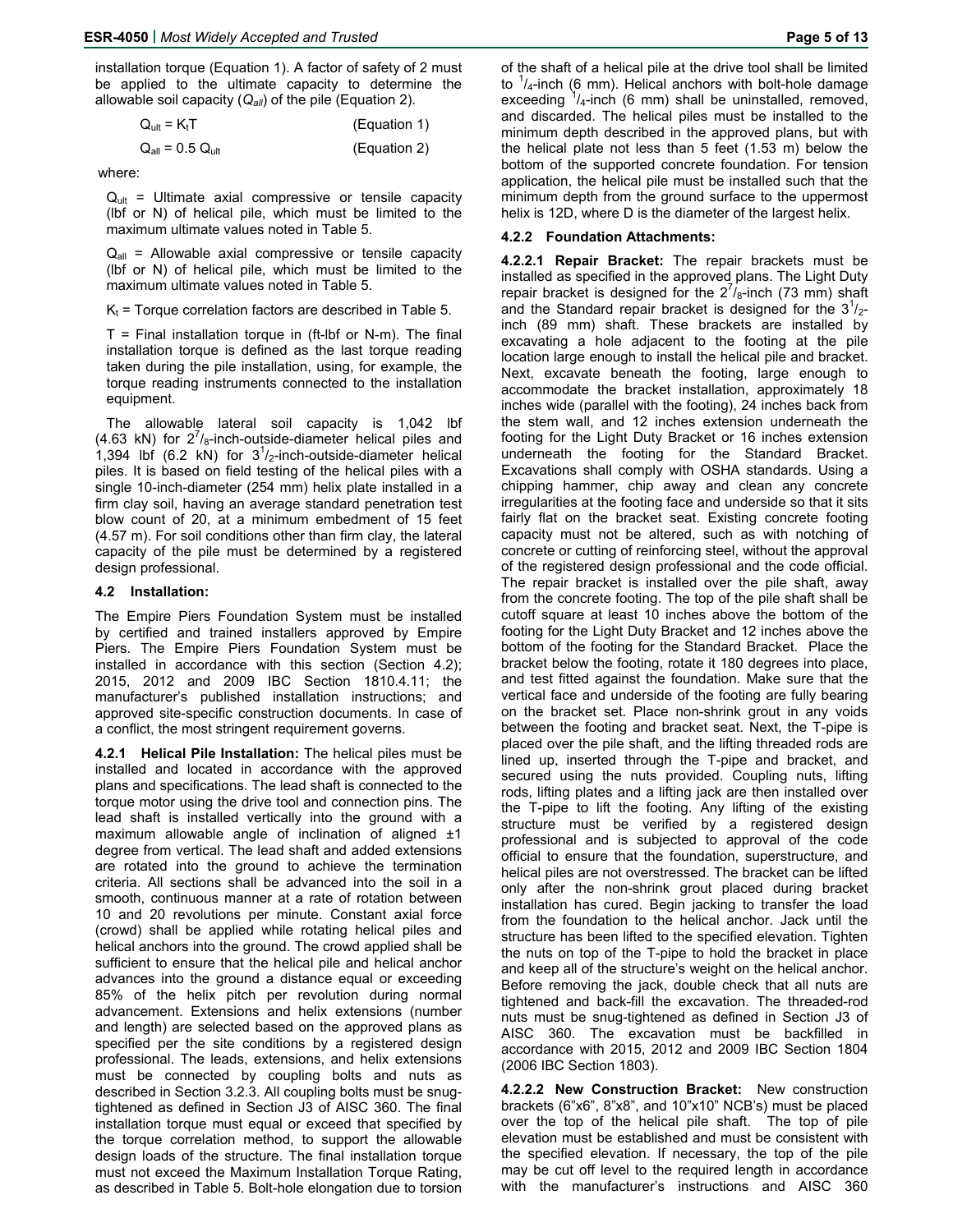requirements so as to ensure full, direct contact (bearing) between the top of the pile shaft and the bracket. When the top of the shaft is cut, field drill new holes to facilitate installation of the new construction brackets, in accordance to the approved construction drawings. All field-cut or drilled pilings may be protected from corrosion as recommended by the registered design professional and approved by the code official. For new construction brackets installed for tension application, two  $3/4$ -inchdiameter (19 mm) bolts and matching nuts as described in Section 3.3.6 of this report must be installed for helical piles in tension. The bolts must be snug-tightened as defined in Section J3 of AISC 360. The embedment and edge distance of the bracket into the concrete foundation must be as described in the approved plans and as indicated in Tables 1A and 1B of this report. The concrete foundation must be cast around the bracket in accordance with the approved construction documents.

## **4.3 Special Inspection:**

Continuous special inspection in accordance with 2015 and 2012 IBC Section 1705.9 (2009 IBC Section 1704.10 and 2006 IBC Section 1704.9) must be provided for the installation of the helical piles and foundation brackets. Where on-site welding is required, special inspection in accordance with 2015 and 2012 IBC Section 1705.2 (2009 and 2006 IBC Section 1704.3) is also required. Items to be recorded and confirmed by the special inspector must include, but are not necessarily limited to, the following:

- 1. Verification of product manufacturer and the manufacturer's certification of the installers.
- 2. Verification of product types and configurations for helical pile lead shafts, extensions, brackets, bolts, threaded rods, nuts, washers, and torque as specified in this report and the construction documents.
- 3. Installation procedures for helical pile shaft, installation equipment used, and the Empire Piers Foundation System installation instructions.
- 4. Anticipated and actual piling depth.
- 5. Required target installation torque of piles and depth of the helical foundation system.
- 6. Inclination and position of helical piles; top of pile extension in full contact with bracket; tightness of all bolts; and evidence that the helical pile foundation systems are installed by an approved Empire Piers installer.
- 7. Other pertinent installation data as required by the registered professional in responsible charge and compliance of installation with the approved geotechnical report, construction documents, and this evaluation report.

# **5.0 CONDITIONS OF USE**

The Empire Piers Foundation System described in this report complies with, or is a suitable alternative to what is specified in, those codes indicated in Section 1.0 of this report, subject to the following conditions:

**5.1** The helical pile system is manufactured, identified, and installed in accordance with this report, the approved construction documents, and the manufacturer's published installation instructions, which must be available at the jobsite at all times during installation. In the event of a conflict between this report, the approved construction documents and the manufacturer's published installation instructions, the most restrictive governs.

- **5.3** Both the repair bracket and the new construction bracket must be used only to support structures that are laterally braced as defined in 2015, 2012 and 2009 IBC Section 1810.2.2 (2006 IBC Section 1808.2.5). Shaft couplings must be located within firm or soft soil as defined in Section 4.1.3.
- **5.4** Installation of the helical foundation systems is limited to support of uncracked normal-weight concrete, as determined in accordance with the applicable code.
- **5.5** The helical foundation systems used in soil conditions that are indicative of potential pile deterioration or corrosion situations, as defined by the following: (1) soil resistivity less than 1,000 ohm-cm; (2) soil pH less than 5.5; (3) soils with high organic content; (4) soil sulfate concentrations greater than 1,000 ppm; (5) soils located in landfill; or (6) soil containing mine waste; is beyond the scope of this report.
- **5.6** Zinc-coated steel and bare steel components must not be combined in the same system; unless, they are designed as bare steel elements. All helical foundation components must be galvanically isolated from concrete reinforcing steel, building structural steel, or any other metal building components.
- **5.7** Special inspection is provided in accordance with Section 4.3 of this report.
- **5.8** The helical piles must be installed vertically into the ground with a maximum allowable angle of inclination of 1 degree from vertical. To comply with the requirements found in 2015, 2012 and 2009 IBC Section 1810.3.1.3 (2006 IBC Section 1808.2.8.8), the superstructure must be designed to resist the effects of helical pile eccentricity.
- **5.9** A soil investigation (geotechnical report) in accordance with Section 4.1.1 of this report must be submitted to the code official for approval.
- **5.10** The load combinations prescribed in Section 1605.3.2 of the IBC must be used to determine the applied loads. When using the alternative basic load combinations prescribed in Section 1605.3.2, the allowable stress increases permitted by material chapters of the IBC (Chapters 19 through 23, as applicable) or the referenced standards are prohibited.
- **5.11** Engineering calculations and drawings must be in accordance with recognized engineering principles as described in IBC Section 1604.4, in compliance with Section 4.1 of this report, prepared by a registered design professional and approved by the code official.
- **5.12** The applied loads must not exceed the allowable capacities described in Section 4.1 of this report.
- **5.13** The adequacy of the concrete structures that are connected to the brackets must be verified by a registered design professional in accordance with applicable code provisions, and is subject to the approval of the code official.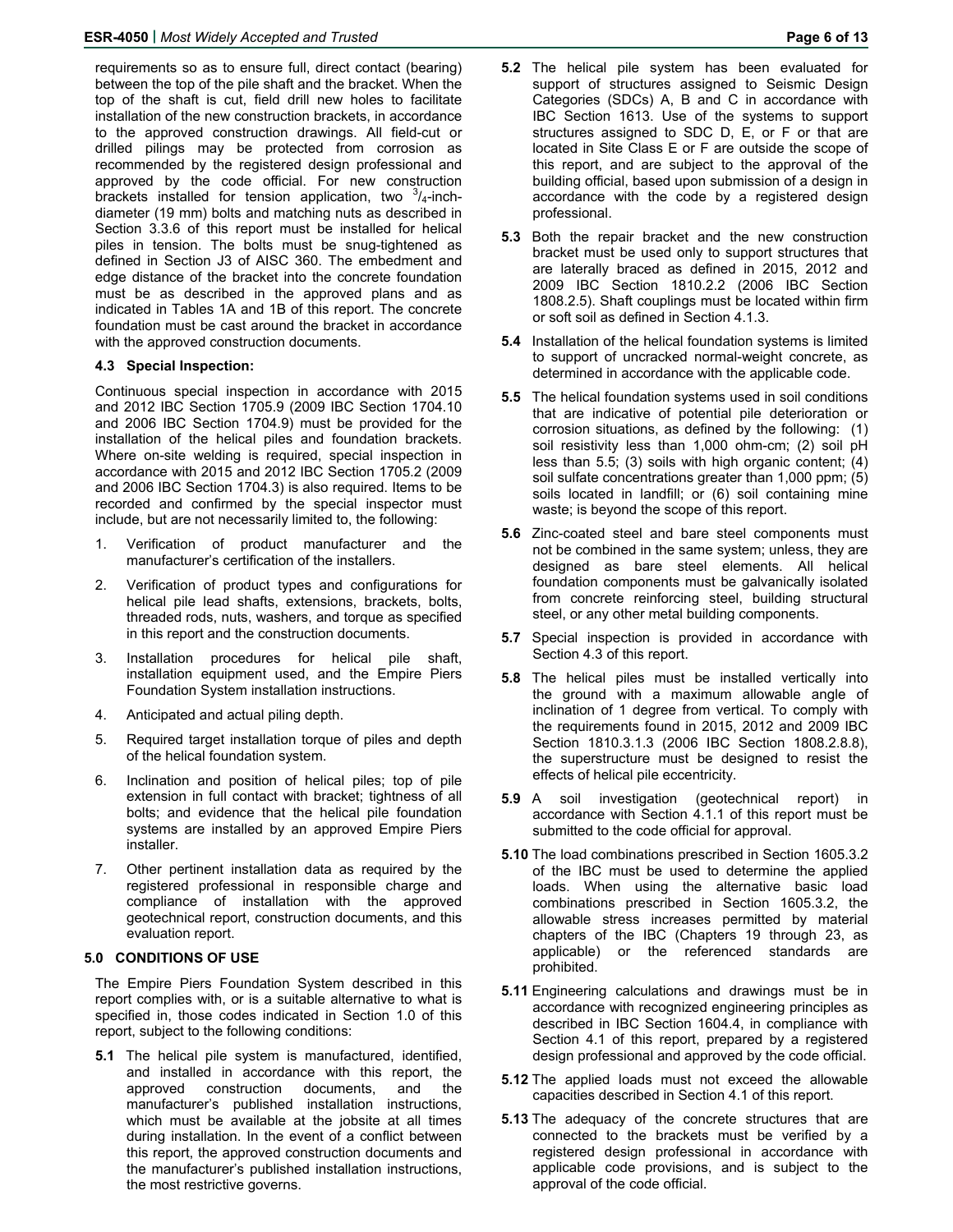- **5.14** In order to avoid group efficiency effects, an analysis prepared by a registered design professional must be submitted where the center-to-center spacing of axially loaded helical piles is less than three times the diameter of the largest helix plate at the depth of bearing. An analysis prepared by a registered design professional must also be submitted where the center-to-center spacing of laterally loaded helical piles is less than eight times the least horizontal dimension of the pile shaft at the ground surface, and the spacing between helical plates must not be less than 3*D*, where *D* is the diameter of the largest helical plate measured from the edge of the helical plate to the edge of the helical plate of the adjacent helical pile; or 4*D*, where the spacing is measured from the center-to-center of the adjacent helical pile plates.
- **5.15** Compliance with 2015, 2012 and 2009 IBC Section 1810.3.11.1 (2006 IBC Section 1808.2.23.1.1) for buildings assigned to Seismic Design Category (SDC) C, and with 2012 and 2009 IBC Section 1810.3.6 (2006 IBC Section 1808.2.7) for all buildings, is outside the scope of this report. Such compliance must be addressed by a registered design professional for each site, and is subject to approval by the code official.
- **5.16** Settlement of the helical pile is outside the scope of this report and must be determined by a registered design professional, as required in 2015, 2012 and 2009 IBC Section 1810.2.3 (2006 IBC Section 1808.2.12).

**5.17** The Empire Piers Foundation Systems are manufactured at the Empire Piers facility located in Winfield, MO, under a quality-control program with inspections by ICC-ES.

# **6.0 EVIDENCE SUBMITTED**

Data in accordance with the ICC-ES Acceptance Criteria for Helical Foundation Systems and Devices (AC358), dated September 2017.

# **7.0 IDENTIFICATION**

- **7.1** The Empire Piers Foundation System components are identified by a tag or label bearing the name and address of Empire Piers, the catalog number, and the evaluation report number (ESR-4050).
- **7.2** The report holder's contact information is the following:

**EMPIRE PIERS 2656 EAST HIGHWAY 47 WINFIELD, MISSOURI 63389 (636) 668-8066 www.empirepiers.com info@empirepiers.com**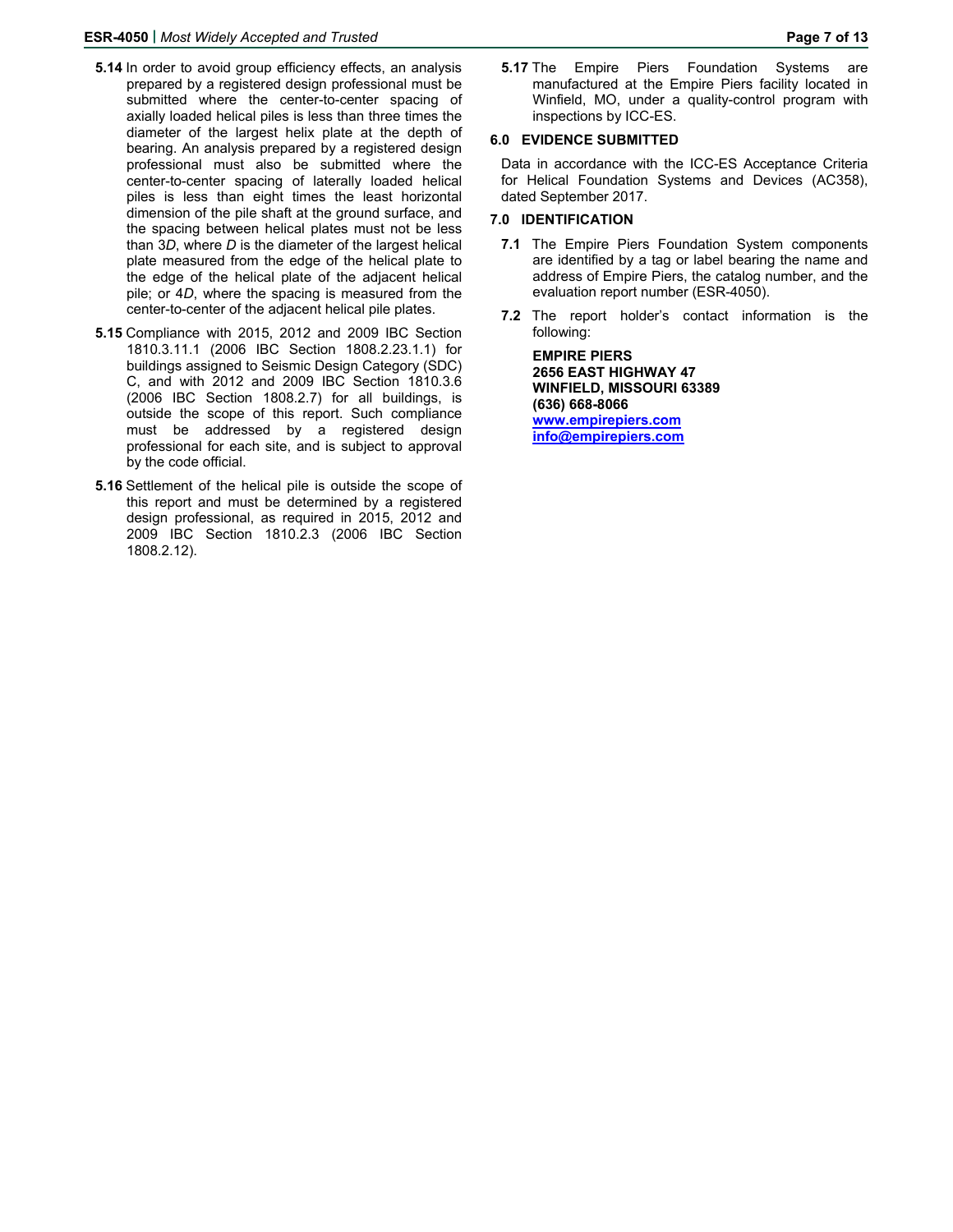#### **TABLE 1A—BRACKET CAPACITY (P1) FOR SIDE LOAD AND DIRECT LOAD BRACKETS USED WITH 2<sup>7</sup> /8-INCH SHAFTS<sup>11</sup>**

| <b>DESCRIPTION</b>                                    | <b>SHAFT DIAMETER</b><br>(inches) | <b>ALLOWABLE CAPACITY</b><br>(kips) |                |             |  |
|-------------------------------------------------------|-----------------------------------|-------------------------------------|----------------|-------------|--|
|                                                       |                                   | Compression                         | <b>Tension</b> | Lateral     |  |
| Light Duty Bracket                                    | $2^{7}/_{8}$                      | 23.3 <sup>1</sup>                   | N/A            | N/A         |  |
| New Construction Bracket <sup>13</sup> (6" X<br>6"    | $2^{7}/_{8}$                      | 45.1 <sup>2</sup>                   | 33 $8^{5,12}$  | $1.4^\circ$ |  |
| New Construction Bracket <sup>13</sup> (8" X<br>8"    | $2^{7}/_{8}$                      | $30.4^3$                            | $30.4^{6,12}$  | $1.6^9$     |  |
| New Construction Bracket <sup>13</sup> (10" X<br>10") | $2^{7}/_{8}$                      | $24.8^{4}$                          | $24.8^{7,12}$  | $1.9^{10}$  |  |

For **SI:** 1 inch = 25.4 mm, 1 kip (1000 lbf) = 4.48 kN.

1 Load capacity is based on full scale load tests per AC358 with an installed 5'-0" unbraced pile length having a maximum of one coupling per 2015, 2012 and 2009 IBC Section 1810.2.1 and 2006 IBC 1808.2.9.2. Repair brackets must be concentrically loaded and the bracket plate must be fully engaged with bottom of concrete foundation. Only localized limit states such as mechanical strength of steel components and concrete bearing have been evaluated. Minimum specified

compressive strength of concrete is 2,500 psi (17.2 MPa).<br><sup>2</sup>The allowable compressive load capacity is based on the mechanical strength of the steel bracket, concrete punching shear capacity, and concrete bearing strength. The allowable load capacities have been determined assuming that minimum reinforcement has been provided as specified by ACI 318-14 Section 9.6.1.2 and ACI 318-11 Section 10.5.1. The minimum embedment of the bracket is 10.9 inches. The embedment depth is the distance between the top of the bracket plate to the top of the concrete footing. End of helical pile shaft must be fully bearing on bracket plate. The concrete footing must have a minimum width of

27.8 inches, and must be normal-weight concrete having a minimum compressive strength of 3,000 psi (20.7 MPa).<br><sup>3</sup>The allowable compressive load capacity is based on the mechanical strength of the steel bracket, concrete p strength. The allowable load capacities have been determined assuming that minimum reinforcement has been provided as specified by ACI 318-14 Section 9.6.1.2 and ACI 318-11 Section 10.5.1. The minimum embedment of the bracket is 7.9 inches. The embedment depth is the distance between the top of the bracket plate to the top of the concrete footing. End of helical pile shaft must be fully bearing on bracket plate. The concrete footing must have a minimum width of 23.7 inches, and must be normal-weight concrete having a minimum compressive strength of 3,000 psi (20.7 MPa).

<sup>4</sup>The allowable compressive load capacity is based on the mechanical strength of the steel bracket, concrete punching shear capacity, and concrete bearing strength. The allowable load capacities have been determined assuming that minimum reinforcement has been provided as specified by ACI 318-14 Section 9.6.1.2 and ACI 318-11 Section 10.5.1. The minimum embedment of the bracket is 6.3 inches. The embedment depth is the distance between the top of the bracket plate to the top of the concrete footing. End of helical pile shaft must be fully bearing on bracket plate. The concrete footing must have a minimum width of 22.5 inches, and must be normal-weight concrete having a minimum compressive strength of 3,000 psi (20.7 MPa).

<sup>5</sup>The allowable tensile load capacity is based on the mechanical strength of the steel bracket, punching shear capacity and bearing to concrete footing. The allowable load capacities have been determined assuming that minimum reinforcement has been provided as specified by ACI 318-14 Section 9.6.1.2 and ACI 318-11 Section 10.5.1. The minimum embedment of the bracket is 11.2 inches. The embedment depth is the distance between the bottom of the bracket plate to the bottom of the concrete footing. The capacity is based using two <sup>3</sup>/<sub>4</sub>-inch through bolts as described in Section 3.2.4.2 of this report. The concrete footing must have a minimum width of 28.3 inches, and must be normal-weight concrete having a minimum compressive strength of 3,000 psi (20.7 MPa).

 $^{\rm 6}$ The allowable tensile load capacity is based on the mechanical strength of the steel bracket, punching shear capacity and bearing to concrete footing. The allowable load capacities have been determined assuming that minimum reinforcement has been provided as specified by ACI 318-14 Section 9.6.1.2 and ACI 318-11 Section 10.5.1. The minimum embedment of the bracket is 9.9 inches. The embedment depth is the distance between the bottom of the bracket plate to the bottom of the concrete footing. The capacity is based using two ¼-inch through bolts as described in Section 3.2.4.2 of this report. The concrete footing must have a minimum width of 27.7 inches, and must be normal-weight concrete having a minimum compressive strength of 3,000 psi (20.7 MPa).

<sup>7</sup>The allowable tensile load capacity is based on the mechanical strength of the steel bracket, punching shear capacity and bearing to concrete footing. The allowable load capacities have been determined assuming that minimum reinforcement has been provided as specified by ACI 318-14 Section 9.6.1.2 and ACI 318-11 Section 10.5.1. The minimum embedment of the bracket is 8.25 inches. The embedment depth is the distance between the bottom of the bracket plate to the bottom of the concrete footing. The capacity is based using two ¼-inch through bolts as described in Section 3.2.4.2 of this report. The concrete footing must have a minimum width of 26.5 inches, and must be normal-weight concrete having a minimum compressive strength of 3,000 psi (20.7 MPa).

<sup>8</sup>The allowable lateral capacity is based on limit states associated with mechanical steel strength, concrete breakout in accordance with ACI 318, and bracket bearing on unreinforced concrete in accordance with ACI 318. The bracket must be installed with a minimum embedment depth of 3 inches measured from the bottom of the bracket plate to the bottom of the concrete footing, and a minimum edge distance of

4.0 inches measured from the bracket plate edge to the concrete footing edge. The concrete footing must have a minimum width of 16 inches, and must be normal-weight concrete having a minimum compressive strength of 3,000 psi (20.7 MPa).

The allowable lateral capacity is based on limit states associated with mechanical steel strength, concrete breakout in accordance with ACI 318, and bracket bearing on unreinforced concrete in accordance with ACI 318. The bracket must be installed with a minimum embedment depth of 3 inches measured from the bottom of the bracket plate to the bottom of the concrete footing, and a minimum edge distance of

4.0 inches measured from the bracket plate edge to the concrete footing edge. The concrete footing must have a minimum width of 16 inches, and must be<br>normal-weight concrete having a minimum compressive strength of 3,000 p

<sup>0</sup>The allowable lateral capacity is based on limit states associated with mechanical steel strength, concrete breakout in accordance with ACI 318, and bracket bearing on unreinforced concrete in accordance with ACI 318. The bracket must be installed with a minimum embedment depth of 3 inches measured from the bottom of the bracket plate to the bottom of the concrete footing, and a minimum edge distance of

4.0 inches measured from the bracket plate edge to the concrete footing edge. The concrete footing must have a minimum width of 18 inches, and must be normal-weight concrete having a minimum compressive strength of 3,000 psi (20.7 MPa).<br><sup>11</sup>The capacities listed in Table 1A assume the pile foundation system is sidesway braced per 2015, 2012 and 2009 IBC Section 1810.2.2

1808.2.5.<br><sup>12</sup> The bolt threads are excluded from the connection shear plane.

<sup>13</sup> Allowable capacities are based on bare steel losing 0.036-inch (318 μm) steel thickness as indicated in Section 3.9 of AC358 for a 50-year service life.  $N/A$  = not applicable.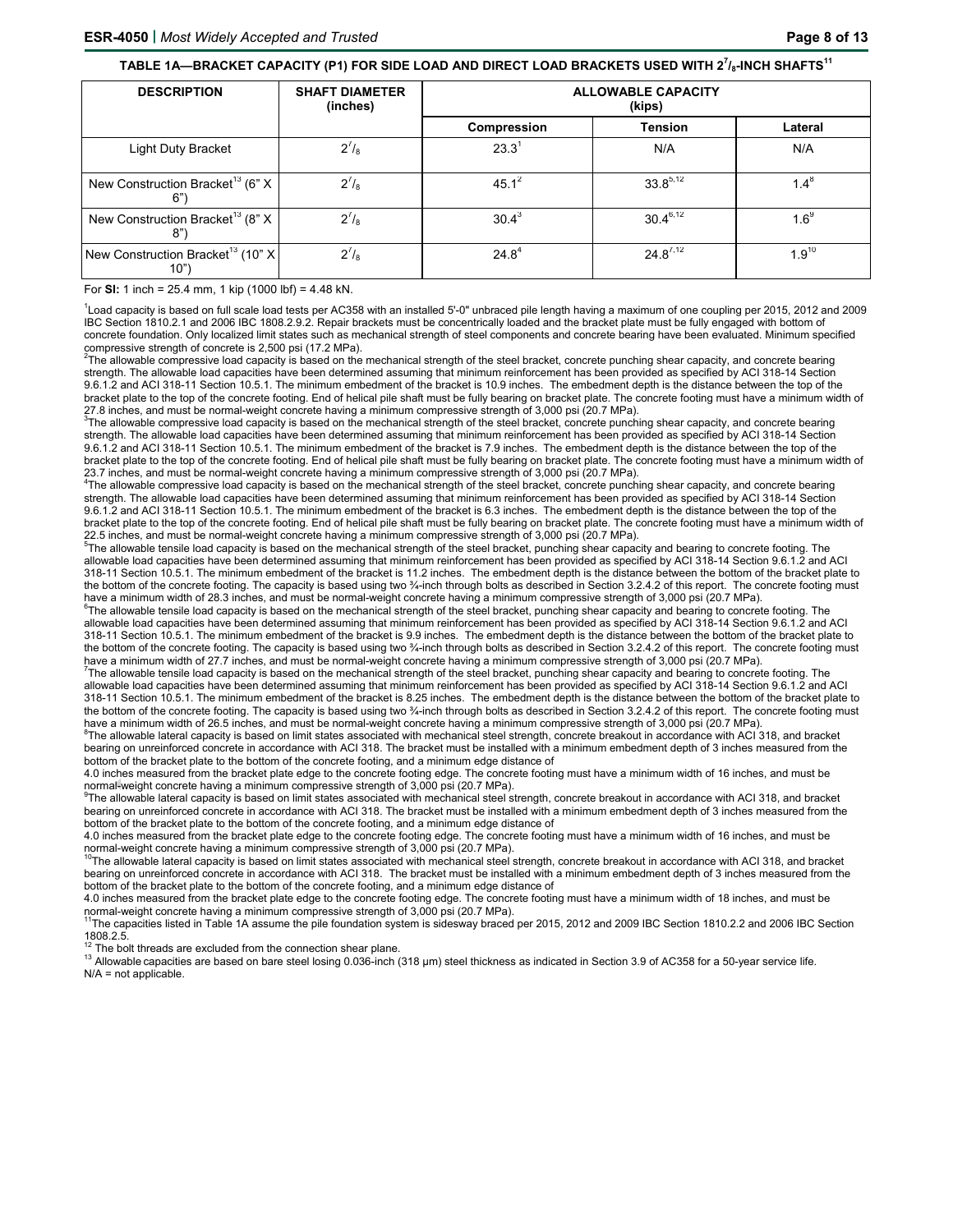#### **TABLE 1B—BRACKET CAPACITY (P1) FOR SIDE LOAD AND DIRECT LOAD BRACKETS USED WITH 3<sup>1</sup> /2-INCH SHAFTS<sup>12</sup>**

| <b>DESCRIPTION</b>                                     | <b>SHAFT DIAMETER</b><br>(inches) | <b>ALLOWABLE CAPACITY</b><br>(kips) |                |            |  |
|--------------------------------------------------------|-----------------------------------|-------------------------------------|----------------|------------|--|
|                                                        |                                   | Compression                         | <b>Tension</b> | Lateral    |  |
| <b>Standard Bracket</b><br>$(f_c = 3,000 \text{ psi})$ | $3^{1}/_{2}$                      | 32.3 <sup>1</sup>                   | N/A            | N/A        |  |
| <b>Standard Bracket</b><br>$(f_c = 3,500 \text{ psi})$ | $3^{1/2}$                         | $38.0^2$                            | N/A            | N/A        |  |
| New Construction Bracket <sup>14</sup> (6" X<br>6"     | $3^{1/2}$                         | $76.1^3$                            | $33.0^{6,13}$  | $1.2^{9}$  |  |
| New Construction Bracket <sup>14</sup> (8" X<br>8")    | $3^{1/2}$                         | $100.6^4$                           | $42.6^{7,13}$  | $1.5^{10}$ |  |
| New Construction Bracket <sup>14</sup> (10" X<br>10"   | $3^{1/2}$                         | $74.3^{5}$                          | $42.6^{8,13}$  | $1.8^{11}$ |  |

For **SI:** 1 inch = 25.4 mm, 1 kip (1000 lbf) = 4.48 kN.

<sup>1</sup>Load capacity is based on full scale load tests per AC358 with an installed 5'-0" unbraced pile length having a maximum of one coupling per 2015, 2012 and 2009 IBC Section 1810.2.1 and 2006 IBC 1808.2.9.2. Repair brackets must be concentrically loaded and the bracket plate must be fully engaged with bottom of concrete foundation. Only localized limit states such as mechanical strength of steel components and concrete bearing have been evaluated. Minimum specified compressive strength of concrete is 2,500 psi (17.2 MPa).

2 Load capacity is based on full scale load tests per AC358 with an installed 5'-0" unbraced pile length having a maximum of one coupling per 2015, 2012 and 2009 IBC Section 1810.2.1 and 2006 IBC 1808.2.9.2. Repair brackets must be concentrically loaded and the bracket plate must be fully engaged with bottom of concrete foundation. Only localized limit states such as mechanical strength of steel components and concrete bearing have been evaluated. Minimum specified compressive strength of concrete is 3,500 psi (24.1 MPa).

 $3$ The allowable compressive load capacity is based on the mechanical strength of the steel bracket, concrete punching shear capacity, and concrete bearing strength. The allowable load capacities have been determined assuming that minimum reinforcement has been provided as specified by ACI 318-14 Section 9.6.1.2 and ACI 318-11 Section 10.5.1. The minimum embedment of the bracket is 14.9 inches. The embedment depth is the distance between the top of the bracket plate to the top of the concrete footing. End of helical pile shaft must be fully bearing on bracket plate. The concrete footing must have a minimum width of 35.8 inches, and must be normal-weight concrete having a minimum compressive strength of 3,000 psi (20.7 MPa).<br><sup>4</sup>The allowable compressive load capacity is based on the mechanical strength of the steel bracket, concrete p

strength. The allowable load capacities have been determined assuming that minimum reinforcement has been provided as specified by ACI 318-14 Section 9.6.1.2 and ACI 318-11 Section 10.5.1. The minimum embedment of the bracket is 16.7 inches. The embedment depth is the distance between the top of the bracket plate to the top of the concrete footing. End of helical pile shaft must be fully bearing on bracket plate. The concrete footing must have a minimum width of 41.5 inches, and must be normal-weight concrete having a minimum compressive strength of 3,000 psi (20.7 MPa).

<sup>5</sup>The allowable compressive load capacity is based on the mechanical strength of the steel bracket, concrete punching shear capacity, and concrete bearing strength. The allowable load capacities have been determined assuming that minimum reinforcement has been provided as specified by ACI 318-14 Section 9.6.1.2 and ACI 318-11 Section 10.5.1. The minimum embedment of the bracket is 13.2 inches. The embedment depth is the distance between the top of the bracket plate to the top of the concrete footing. End of helical pile shaft must be fully bearing on bracket plate. The concrete footing must have a minimum width of 36.5 inches, and must be normal-weight concrete having a minimum compressive strength of 3,000 psi (20.7 MPa).

<sup>6</sup>The allowable tensile load capacity is based on the mechanical strength of the steel bracket, punching shear capacity and bearing to concrete footing. The allowable load capacities have been determined assuming that minimum reinforcement has been provided as specified by ACI 318-14 Section 9.6.1.2 and ACI 318-11 Section 10.5.1. The minimum embedment of the bracket is 11.0 inches. The embedment depth is the distance between the bottom of the bracket plate to the bottom of the concrete footing. The capacity is based using two ¼-inch through bolts as described in Section 3.2.4.2 of this report. The concrete footing must have a minimum width of 28.0 inches, and must be normal-weight concrete having a minimum compressive strength of 3,000 psi (20.7 MPa).

The allowable tensile load capacity is based on the mechanical strength of the steel bracket, punching shear capacity and bearing to concrete footing. The allowable load capacities have been determined assuming that minimum reinforcement has been provided as specified by ACI 318-14 Section 9.6.1.2 and ACI 318-11 Section 10.5.1. The minimum embedment of the bracket is 11.8 inches. The embedment depth is the distance between the bottom of the bracket plate to the bottom of the concrete footing. The capacity is based using two ¼-inch through bolts as described in Section 3.2.4.2 of this report. The concrete footing must have a minimum width of 31.6 inches, and must be normal-weight concrete having a minimum compressive strength of 3,000 psi (20.7 MPa).

<sup>8</sup>The allowable tensile load capacity is based on the mechanical strength of the steel bracket, punching shear capacity and bearing to concrete footing. The allowable load capacities have been determined assuming that minimum reinforcement has been provided as specified by ACI 318-14 Section 9.6.1.2 and ACI 318-11 Section 10.5.1. The minimum embedment of the bracket is 11.2 inches. The embedment depth is the distance between the bottom of the bracket plate to the bottom of the concrete footing. The capacity is based using two ¼-inch through bolts as described in Section 3.2.4.2 of this report. The concrete footing must have a minimum width of 32.2 inches, and must be normal-weight concrete having a minimum compressive strength of 3,000 psi (20.7 MPa).

The allowable lateral capacity is based on limit states associated with mechanical steel strength, concrete breakout in accordance with ACI 318, and bracket bearing on unreinforced concrete in accordance with ACI 318. The bracket must be installed with a minimum embedment depth of 3 inches measured from the bottom of the bracket plate to the bottom of the concrete footing, and a minimum edge distance of

4.0 inches measured from the bracket plate edge to the concrete footing edge. The concrete footing must have a minimum width of 16 inches, and must be<br>normal-weight concrete having a minimum compressive strength of 3,000 p

The allowable lateral capacity is based on limit states associated with mechanical steel strength, concrete breakout in accordance with ACI 318, and bracket bearing on unreinforced concrete in accordance with ACI 318. The bracket must be installed with a minimum embedment depth of 3 inches measured from the bottom of the bracket plate to the bottom of the concrete footing, and a minimum edge distance of

4.0 inches measured from the bracket plate edge to the concrete footing edge. The concrete footing must have a minimum width of 16 inches, and must be normal-weight concrete having a minimum compressive strength of 3,000 p

<sup>1</sup>The allowable lateral capacity is based on limit states associated with mechanical steel strength, concrete breakout in accordance with ACI 318, and bracket bearing on unreinforced concrete in accordance with ACI 318. The bracket must be installed with a minimum embedment depth of 3 inches measured from the bottom of the bracket plate to the bottom of the concrete footing, and a minimum edge distance of

4.0 inches measured from the bracket plate edge to the concrete footing edge. The concrete footing must have a minimum width of 18 inches, and must be normal-weight concrete having a minimum compressive strength of 3,000 p

<sup>2</sup>The capacities listed in Table 1A assume the pile foundation system is sidesway braced per 2015, 2012 and 2009 IBC Section 1810.2.2 and 2006 IBC Section 1808.2.5.<br><sup>13</sup>The bolt threads are excluded from the connection shear plane.

The bolt threads are excluded from the connection shear plane. 14 μm) steel thickness as indicated in Section 3.9 of AC358 for a 50-year service life. N/A = not applicable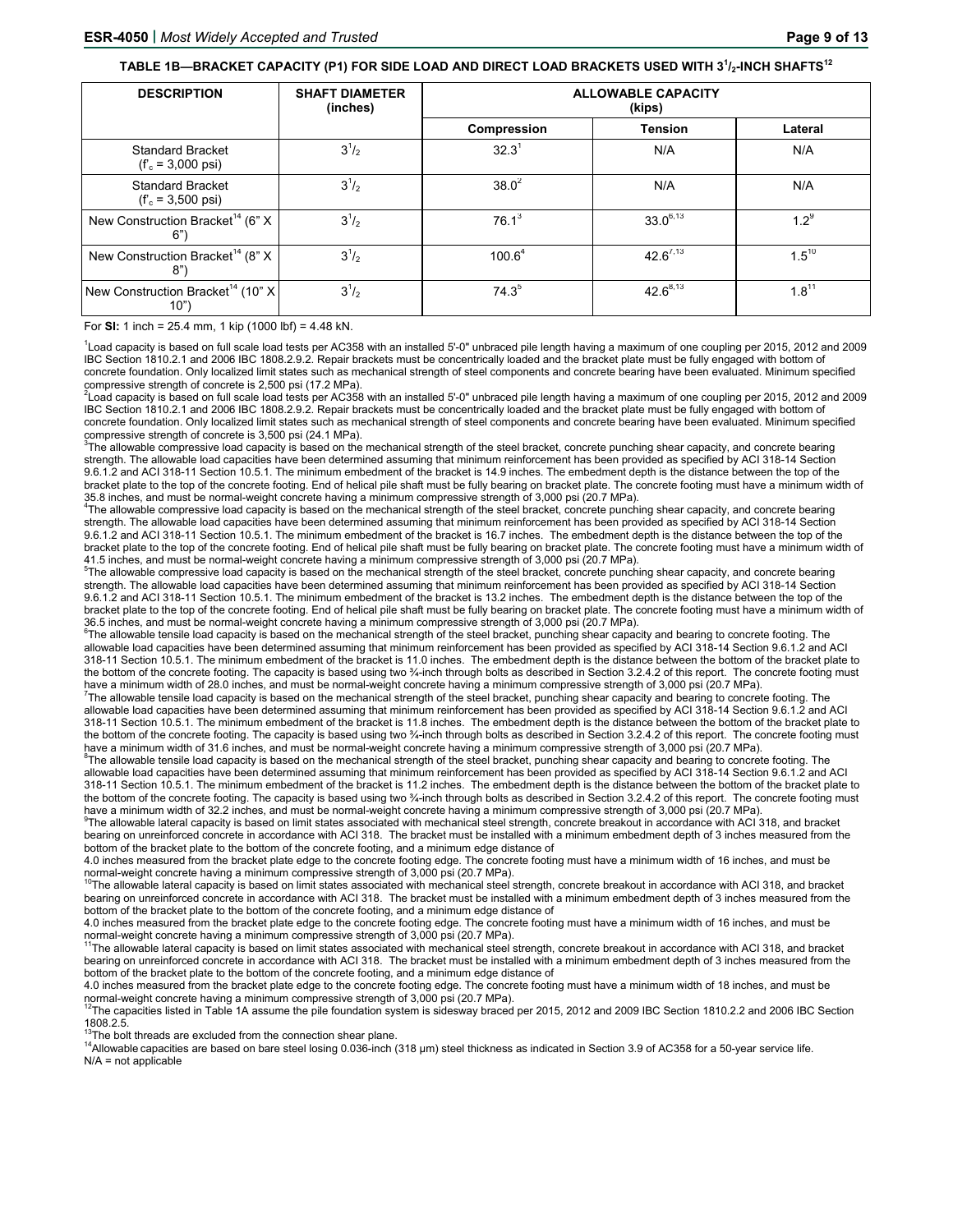#### **TABLE 2—MECHANICAL PROPERTIES AFTER CORROSION LOSS<sup>1</sup> OF 2 7/8-INCH DIAMETER AND 3 1/2-INCH DIAMETER HELICAL SHAFT**

|                                                 |                                                | <b>SHAFT DIAMETER</b>                    |
|-------------------------------------------------|------------------------------------------------|------------------------------------------|
| <b>Mechanical Properties</b>                    | $2^{7}/_{8}$ -inch (0.276-inch wall thickness) | $31/2$ -inch (0.300-inch wall thickness) |
| Steel Yield Strength, $F_v$ (ksi)               | 62                                             | 62                                       |
| Steel Ultimate Strength, F <sub>u</sub> (ksi)   | 70                                             | 70                                       |
| Modulus of Elasticity, E (ksi)                  | 29,000                                         | 29,000                                   |
| Nominal Wall Thickness (inch)                   | 0.276                                          | 0.300                                    |
| Design Wall Thickness (inch)                    | 0.221                                          | 0.243                                    |
| Outside Diameter (inch)                         | 2.839                                          | 3.464                                    |
| Inside Diameter (inch)                          | 2.398                                          | 2.978                                    |
| Cross Sectional Area (inch <sup>2</sup> )       | 1.82                                           | 2.46                                     |
| Moment of Inertia, I (inch <sup>4</sup> )       | 1.57                                           | 3.21                                     |
| Radius of Gyration, r (inch)                    | 0.93                                           | 1.14                                     |
| Section Modulus, S (inch <sup>3</sup> )         | 1.10                                           | 1.85                                     |
| Plastic Section Modulus, Z (inch <sup>3</sup> ) | 1.52                                           | 2.53                                     |

For **SI:** 1 inch = 25.4 mm; 1 ksi = 6.89 MPa, 1 ft-lbf =1.36 N-m; 1 lbf =4.45 N.

1 Dimensional properties are based on bare steel losing 0.036-inch steel thickness as indicated in Section 3.9 of AC358 for a 50-year service life.

#### **=**

#### **TABLE 3—SHAFT ALLOWABLE CAPACITY (P2) FOR 2 7/8–INCH-DIAMETER PILE AND 3 1/2-INCH-DIAMETER PILE WITH COUPLER ECCENTRICITY3,4,5 (kips)**

|                                                       | <b>UNBRACED</b>                 | (P2) ALLOWABLE CAPACITY (KIPS) FOR $2^7$ / <sub>8</sub> -INCH AND $3^1$ / <sub>2</sub> -INCH DIAMETER SHAFTS |                        |                         |                |                        |                            |
|-------------------------------------------------------|---------------------------------|--------------------------------------------------------------------------------------------------------------|------------------------|-------------------------|----------------|------------------------|----------------------------|
| <b>SHAFT</b><br><b>TYPE</b>                           | <b>SHAFT</b>                    | <b>COMPRESSION (KIPS)</b>                                                                                    |                        | <b>TENSION</b>          | <b>LATERAL</b> | <b>BENDING</b>         |                            |
|                                                       | LENGTH, $L_u$ (FT) <sup>1</sup> | 0 Coupler                                                                                                    | 1 Coupler <sup>2</sup> | 2 Couplers <sup>2</sup> | (KIPS)         | <b>SHEAR</b><br>(KIPS) | <b>MOMENT</b><br>(KIPS-FT) |
| $2^7$ / <sub>8</sub> -inch OD                         | $\Omega$                        | 67.3                                                                                                         | 67.3                   | 67.3                    |                |                        |                            |
| (0.276-inch                                           | 5                               | 28.2                                                                                                         | 21.8                   | 14.9                    | 29.5           | 15.3                   | 4.69                       |
| wall thickness)                                       | 10                              | 13.8                                                                                                         | 12.1                   | 9.6                     |                |                        |                            |
| $3^1/2$ -inch OD<br>$(0.300$ -inch<br>wall thickness) | $\mathbf{0}$                    | 91.2                                                                                                         | 91.2                   | 91.2                    | 40.9<br>21.7   |                        |                            |
|                                                       | 5                               | 43.9                                                                                                         | 29.1                   | 18.5                    |                |                        | 7.81                       |
|                                                       | 10                              | 24.6                                                                                                         | 18.5                   | 13.9                    |                |                        |                            |

For **SI:** 1 inch = 25.4 mm; 1 ft = 0.305 m; 1 kip (1000 lbf) = 4.48 kN.

<sup>1</sup>L<sub>u</sub>=Total unbraced pile length per 2015, 2012 and 2009 IBC Section 1810.2.1 and 2006 IBC Section 1808.2.9.2, including the length in air, water or in fluid soils, and the embedment length into firm or soft soil (non-fluid soil). k = Effective length factor. kLu = total effective unbraced length of the pile, where kLu = 0 represent a fully braced condition in that the total pile length is fully embedded in firm or soft soil and the supported structure is braced in accordance 2015, 2012 and 2009 IBC Section 1810.2.2 (Section 1808.2.5 of the 2006 IBC).

<sup>2</sup>Number of couplings within  $L_u$ <br><sup>3</sup>The conseities shown in Table

 $3$ The capacities shown in Table 3 are for pilings installed with a maximum 1 degree of inclination and the assumption that the pile shaft is concentrically loaded. <sup>4</sup>Capacities based on two ¾-inch bolts with matching nuts installed complying with Section 3.3.6. The bolt threads are excluded from the connection shear plane. Allowable capacities are based on bare steel losing 0.036-inch (318 μm) steel thickness as indicated in Section 3.9 of AC358 for a 50-year service life.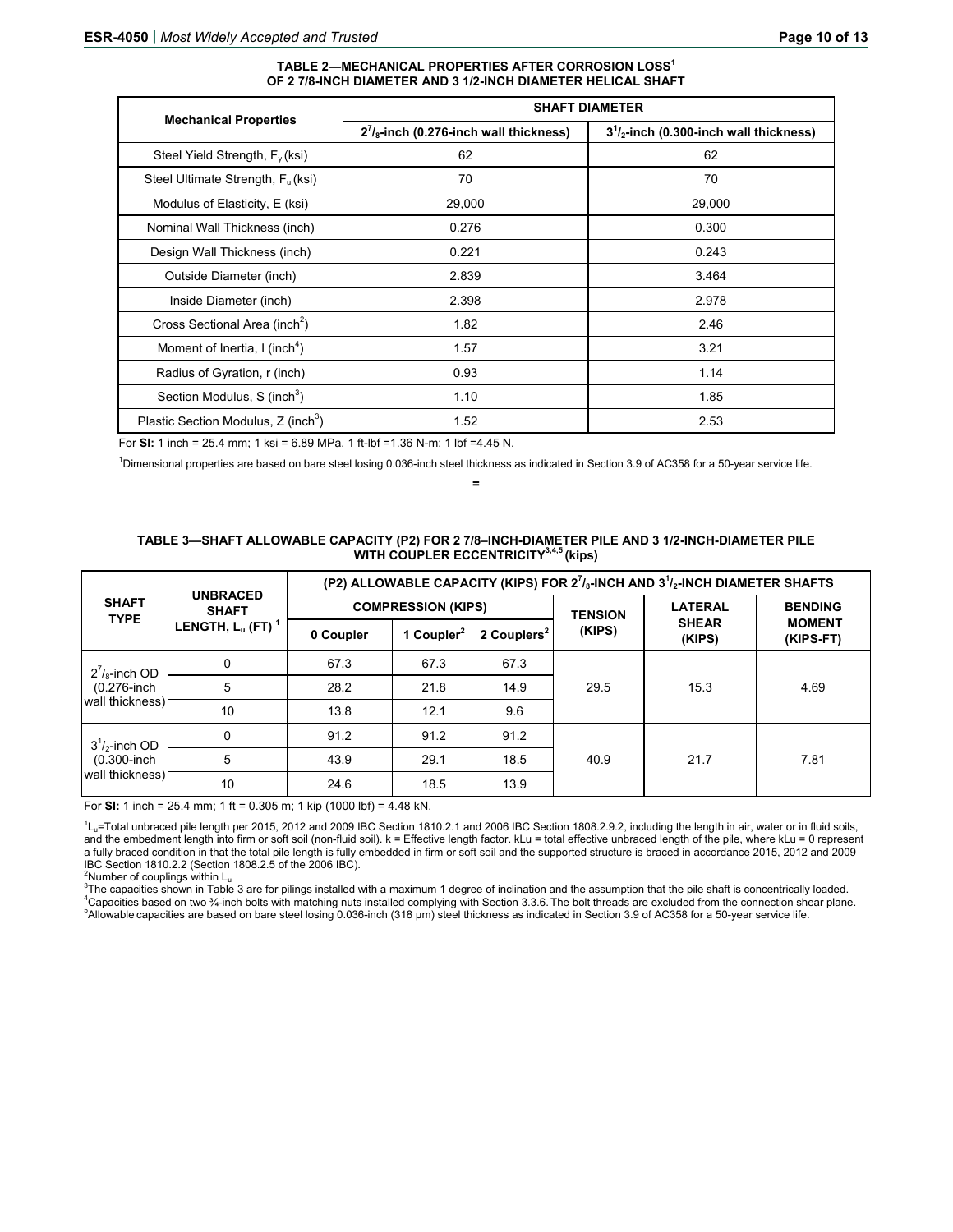| <b>HELIX</b><br>DIAM. | <b>SHAFT TYPE</b>                  | <b>HELIX</b><br><b>THICKNESS</b> | <b>HELIX PITCH</b> | ALLOWABLE CAPACITY <sup>3</sup> (P3) |
|-----------------------|------------------------------------|----------------------------------|--------------------|--------------------------------------|
| (IN)                  |                                    | (IN)                             | (IN)               | (KIPS)                               |
| 8                     | 2.875-inch<br>$(0.276$ -inch wall) | $\frac{3}{8}$                    | 3                  | 66.4                                 |
| 10 <sup>°</sup>       | 2.875-inch<br>$(0.276$ -inch wall) | $^{3}/_{8}$                      | 3                  | 64.2                                 |
| 12                    | 2.875-inch<br>(0.276-inch wall)    | $^{3}/_{8}$                      | 3                  | 74.1                                 |
| 14                    | 2.875-inch<br>$(0.276$ -inch wall) | $^{3}/_{8}$                      | 3                  | 62.6                                 |

For **SI:** 1 inch = 25.4 mm, 1 kip = 4.448 kN.

<sup>1</sup>For helical piles with more than one helix, the allowable helix capacity, P3, for the helical foundation systems, may be taken as the sum of the least allowable capacity of each individual helix.<br><sup>2</sup>As described in Section 3.2.2 of this report, all helical bearing plates are made from same material, and have the same edge geometry, thickness and

pitch.<br><sup>3</sup>Allowable capacities are based on bare steel losing 0.036-inch (318 μm) steel thickness as indicated in Section 3.9 of AC358 for a 50-year service life.

| TABLE 4B—HELICAL BEARING PLATE CAPACITY (P3) FOR 3 <sup>1</sup> / <sub>2</sub> -INCH HELICAL PILES <sup>1.2.3</sup> |  |  |  |
|---------------------------------------------------------------------------------------------------------------------|--|--|--|
|                                                                                                                     |  |  |  |

| <b>HELIX</b><br>DIAM. | <b>SHAFT TYPE</b>                   | <b>HELIX</b><br><b>THICKNESS</b> | <b>HELIX PITCH</b> | ALLOWABLE CAPACITY <sup>3</sup> (P3) |
|-----------------------|-------------------------------------|----------------------------------|--------------------|--------------------------------------|
| (IN)                  |                                     | (IN)                             | (IN)               | (KIPS)                               |
| 8                     | $3.5$ -inch<br>$(0.300$ -inch wall) | $^{3}/_{8}$                      | 3                  | 73.5                                 |
| 10                    | $3.5$ -inch<br>(0.300-inch wall)    | $\frac{3}{8}$                    | 3                  | 77.6                                 |
| 12                    | $3.5$ -inch<br>(0.300-inch wall)    | $\frac{3}{8}$                    | 3                  | 75.2                                 |
| 14                    | $3.5$ -inch<br>(0.300-inch wall)    | $^{3}/_{8}$                      | 3                  | 46.7                                 |

For **SI:** 1 inch = 25.4 mm, 1 kip = 4.448 kN.

<sup>1</sup>For helical piles with more than one helix, the allowable helix capacity, P3, for the helical foundation systems, may be taken as the sum of the least allowable capacity of each individual helix.

<sup>2</sup>As described in Section 3.2.2 of this report, all helical bearing plates are made from same material, and have the same edge geometry, thickness and

pitch.<br><sup>3</sup>Allowable capacities are based on bare steel losing 0.036-inch (318 μm) steel thickness as indicated in Section 3.9 of AC358 for a 50-year service life.

#### **TABLE 5—SOIL CAPACITY (P4) – AXIAL TENSION AND COMPRESSION FOR 27 /8-INCH AND 3 ½-INCH HELICAL PILES<sup>1</sup>**

| <b>GEOTECHNICAL RELATED</b><br><b>PROPERTIES</b>                                                                         | $2^7$ / $s$ -INCH HELICAL PILE<br>(0.276-INCH WALL THICKNESS) |                | $31/2$ -INCH HELICAL PILE<br>(0.300-INCH WALL THICKNESS) |                |
|--------------------------------------------------------------------------------------------------------------------------|---------------------------------------------------------------|----------------|----------------------------------------------------------|----------------|
|                                                                                                                          | Compression                                                   | <b>Tension</b> | Compression                                              | <b>Tension</b> |
| Mechanical Torsion Rating (ft-lbs) <sup>3</sup>                                                                          | 8.000                                                         | 8.000          | 12,400                                                   | 12,400         |
| Maximum Torque Per Soil Tests (ft-lbs) <sup>4</sup>                                                                      | 8.000                                                         | 8.000          | 12,500                                                   | 12,500         |
| Maximum Installation Torque Rating (ft-<br>$\mathsf{lbs}$ <sup>5</sup>                                                   | 8,000                                                         | 8,000          | 12,400                                                   | 12,400         |
| Torque Correlation Factor, $K_t$ (ft <sup>-1</sup> )                                                                     | 9.0                                                           | 9.0            | 7.0                                                      | 7.0            |
| Maximum Ultimate Soil Capacity /<br>Maximum Allowable Soil Capacity (P4)<br>from Torque Correlations (kips) <sup>2</sup> | 72.0/36.0                                                     | 72.0/36.0      | 86.8/43.4                                                | 86.8/43.4      |

For **SI:** 1 foot = 0.305 m, 1 lbf = 4.448 N, 1 lbf-ft = 1.356 N-m.

 $1$ Soil capacity (P4) must be determined per Section 4.1.5 of this report.

<sup>2</sup>Maximum ultimate soil capacity is determined from P<sub>ult</sub> = K<sub>t</sub> x T based on the corresponding maximum installation torque rating for the specific pile model. Allowable soil capacity is determined from Pa = P<sub>ult</sub> /2.0 based on the corresponding maximum installation torque rating for the specific pile model. See Section 4.1.5 for additional information.

 $3$ Mechanical torsion rating is the maximum torsional resistance of the steel shaft.

4 Maximum Torque Per Soil Tests is the maximum torque achieved during field axial verification testing that was conducted to verify the pile axial capacity related to pile-soil interaction.

<sup>5</sup>Maximum Installation Torque rating is the lower of the "mechanical torsion rating" and the "maximum torque per soil tests".<br><sup>6</sup>Minimum Magaured Field Test Canagity is the lowest avial compression failure in field tests.

<sup>6</sup>Minimum Measured Field Test Capacity is the lowest axial compression failure in field tests.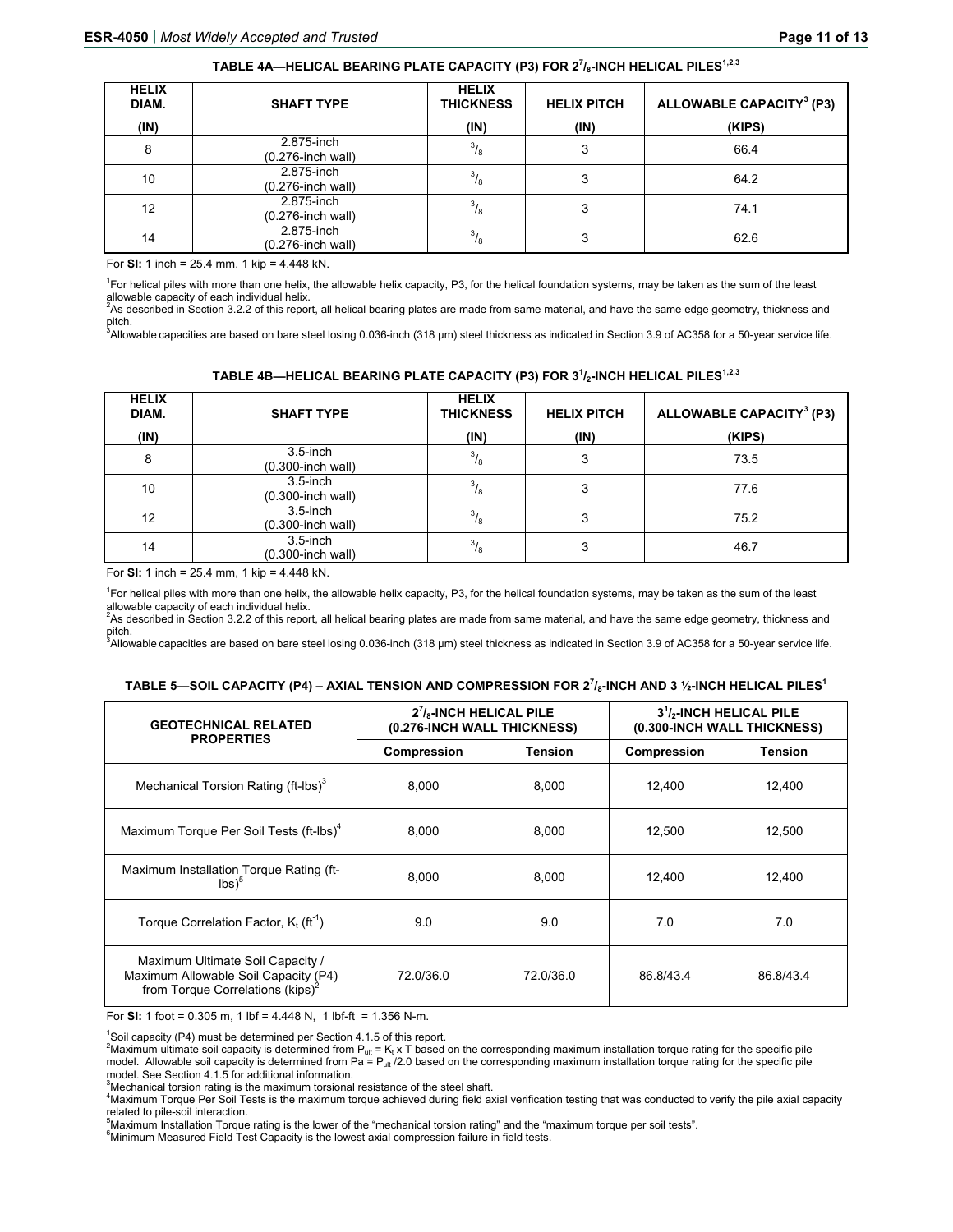# FULL LIFTING ASSEMBLY





 **LIGHT DUTY BRACKET STANDARD BRACKET** 

**FIGURE 1—FOUNDATION REPAIR BRACKET FOR 2<sup>7</sup> /8-INCH-DIAMETER AND 3<sup>1</sup> /2-INCH-DIAMETER SHAFTS** 



**NCB's FOR 2<sup>7</sup>/8-INCH HELICAL PILES NOTE:** NOTE: NOTE: NOTE: NOTE: NOTE: NOTE: NOTE: NOTE: NOTE: NOTE: NOTE: NOTE: NOTE: NOTE: NOTE: NOTE: NOTE: NOTE: NOTE: NOTE: NOTE: NOTE: NOTE: NOTE: NOTE: NOTE: NOTE: NOTE: NOTE: NOTE

**NCB's FOR 3<sup>1</sup>/2-INCH HELICAL PILES** 

**FIGURE 2—NEW CONSTRUCTION BRACKET (NCB) FOR 2<sup>7</sup> /8–INCH AND 3<sup>1</sup> /2-INCH DIAMETER PILES**